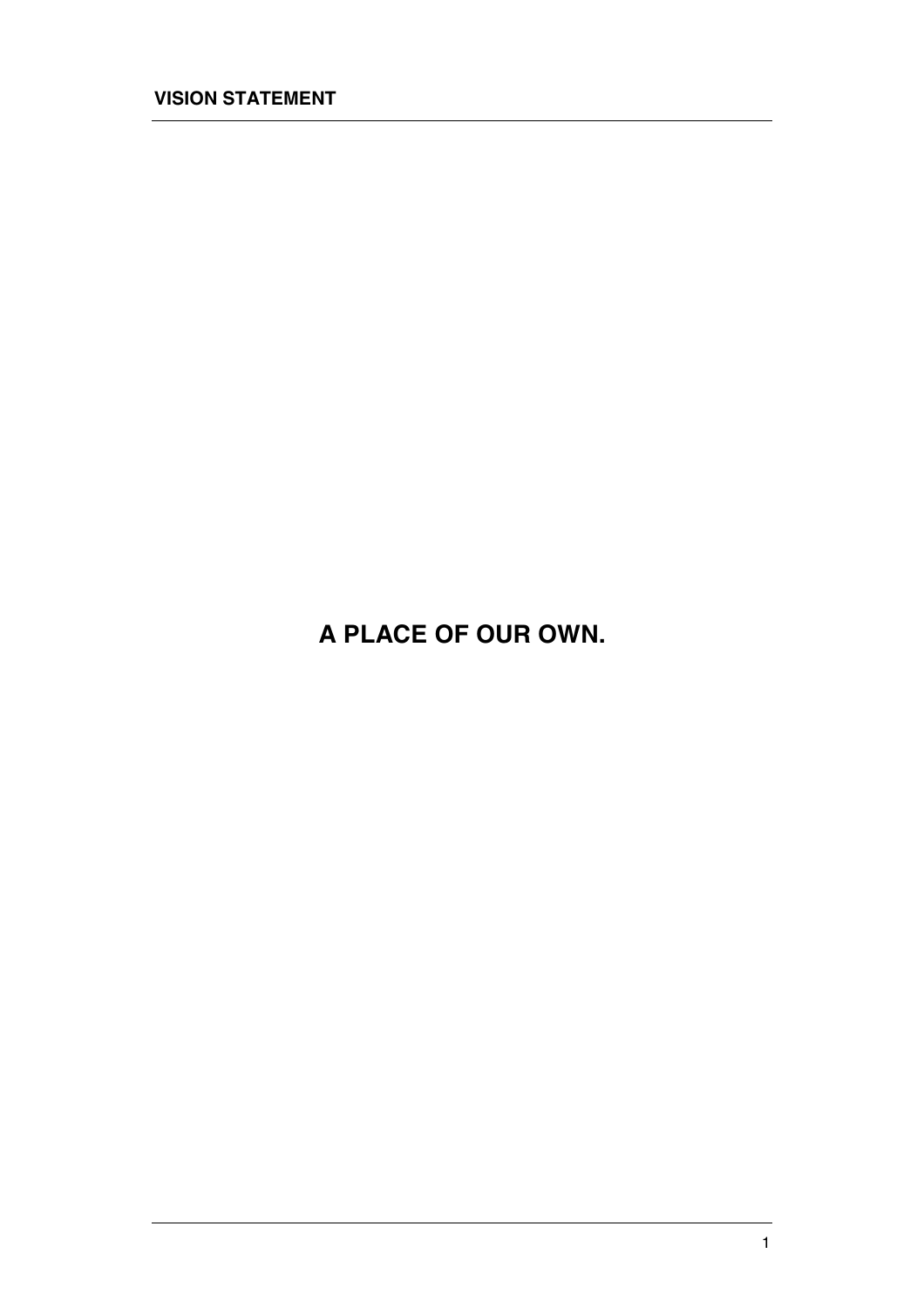## **THE PRINCIPLES OF THE PLAN**

The Banks Peninsula District Plan is designed not only to sustain but also to enhance the environment, community, and the economic wellbeing of people on Banks Peninsula. Clearly that will mean different things in different parts of Banks Peninsula.

Even so, this District Plan adopts some fundamental general principles.

# **1. WE SHOULD SUSTAIN WHAT SUSTAINS US**

This Plan accepts that the ultimate reason for us to sustain the environment is because the environment sustains us. The real proof of this principle is that when human beings ignore it they lose the food and shelter, work and leisure upon which they depend.

And on Banks Peninsula, the environment sustains us in other, less tangible ways. It fosters our sense of community, offers access to new places and experiences and allows us to enjoy unique sites and features as well as other species - some quite rare.

This is the environment we depend upon and enjoy. We are a part, not apart. And so, when we sustain it we sustain ourselves.

# **2. EVERY PRIVILEGE HAS ITS OBLIGATIONS**

One way to sustain is to ensure that when we seek to get something from the environment we're also prepared to give something back. Exactly what will vary from area to area and use to use.

The principle of asking for a contribution from those who seek a benefit will apply to future land-use proposals. The various sections of the Plan outline what contributions may apply and why they are being sought.

### **3. THE PAST HAS A PLACE IN THE FUTURE**

The Peninsula settlements of Lyttelton and Akaroa are unique in Canterbury. Both still retain much of their nineteenth century origins and character. Narrow streets, small houses and colonial architecture are essential elements of both. To ensure these features are not lost or overwhelmed, the past must be respected. In historic areas of both settlements new buildings should not overwhelm or ignore those already there. The privilege of enjoying these unique communities brings with it a responsibility to ensure the new complements the old. Other newer Peninsula settlements also have their own special character and there also new development should respect, reflect and enhance what already exists.